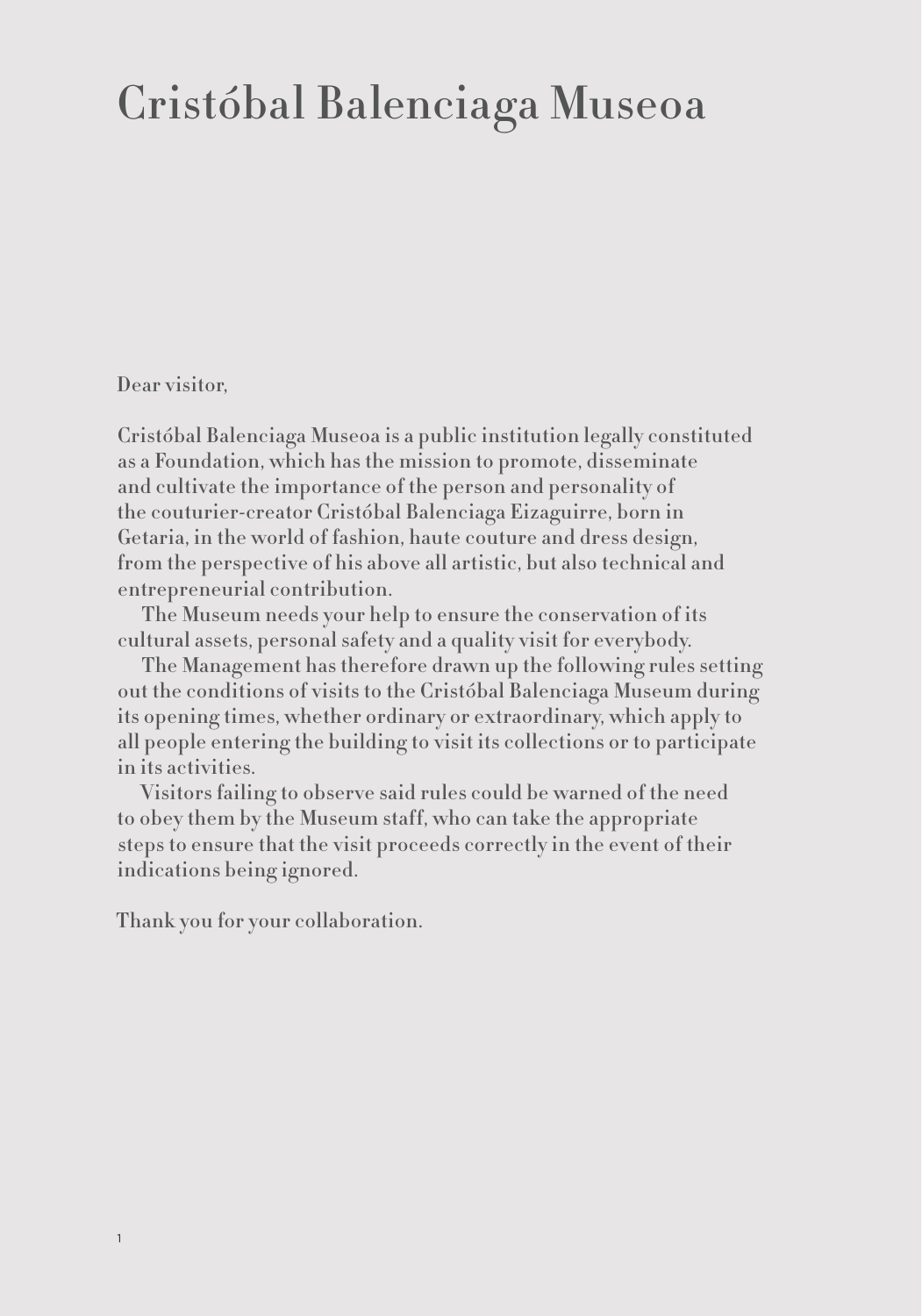## Admission

- To enter the Museum, visitors must have a valid entrance ticket, which must be shown to the Museum staff on their way in, or at any time during the visit if requested to do so.
- The price of the tickets, and the conditions for obtaining either free or reduced price admission, as well as the Museum services and activities, are approved by the Cristóbal Balenciaga Foundation board of trustees and are clearly posted both in the Museum and on its website: www.cristobalbalenciagamuseoa.com/ visita/horarios-y-tarifas
- The last admission is 30 minutes before the Museum closing time, which varies according to the season.
- Visits to the Museum are free of charge during the hour before closing, according to the time indicated for each season. This is separate from the other applicable conditions of free admission.
- Those eligible for reduced price or free admission must present valid official proof at the ticket desk.
- Tickets are valid for the whole day, except in the case of exhibitions which have a fixed time for admission. Visitors can leave the Museum and come back in. However, an identification wristband must be requested from the ticket desk. Visitors must also keep their admission ticket with them throughout the visit since they can be asked for it at any time by the Museum staff.
- Tickets for the Museum are personal and cannot be used by another person.
- Children must be accompanied by an adult during the visit. Children under the age of 14 are not allowed in unaccompanied.
- The conditions of admission to the auditorium and/or other spaces for activities other than exhibitions will be established in each case, depending on the characteristics and times of the activities. Visitors will be duly informed by means of the website and the other Museum information media.
- A Museum ticket must be purchased for admission to the shop located inside the building.
- Animals are not allowed into the Museum, except in the case of guide dogs or those providing mobility assistance.
- The Museum does not have space for storing scooters, tricycles, folding bicycles, etc., and it will therefore not be possible to bring such items into the Museum, or to leave them outside.
- No food or drink can be brought into the Museum.
- It is forbidden to smoke on the Museum premises, including the outdoor spaces.
- For reasons of respect towards the institution and the other visitors, no admission will be allowed to people:

With no top on In swimwear Going barefoot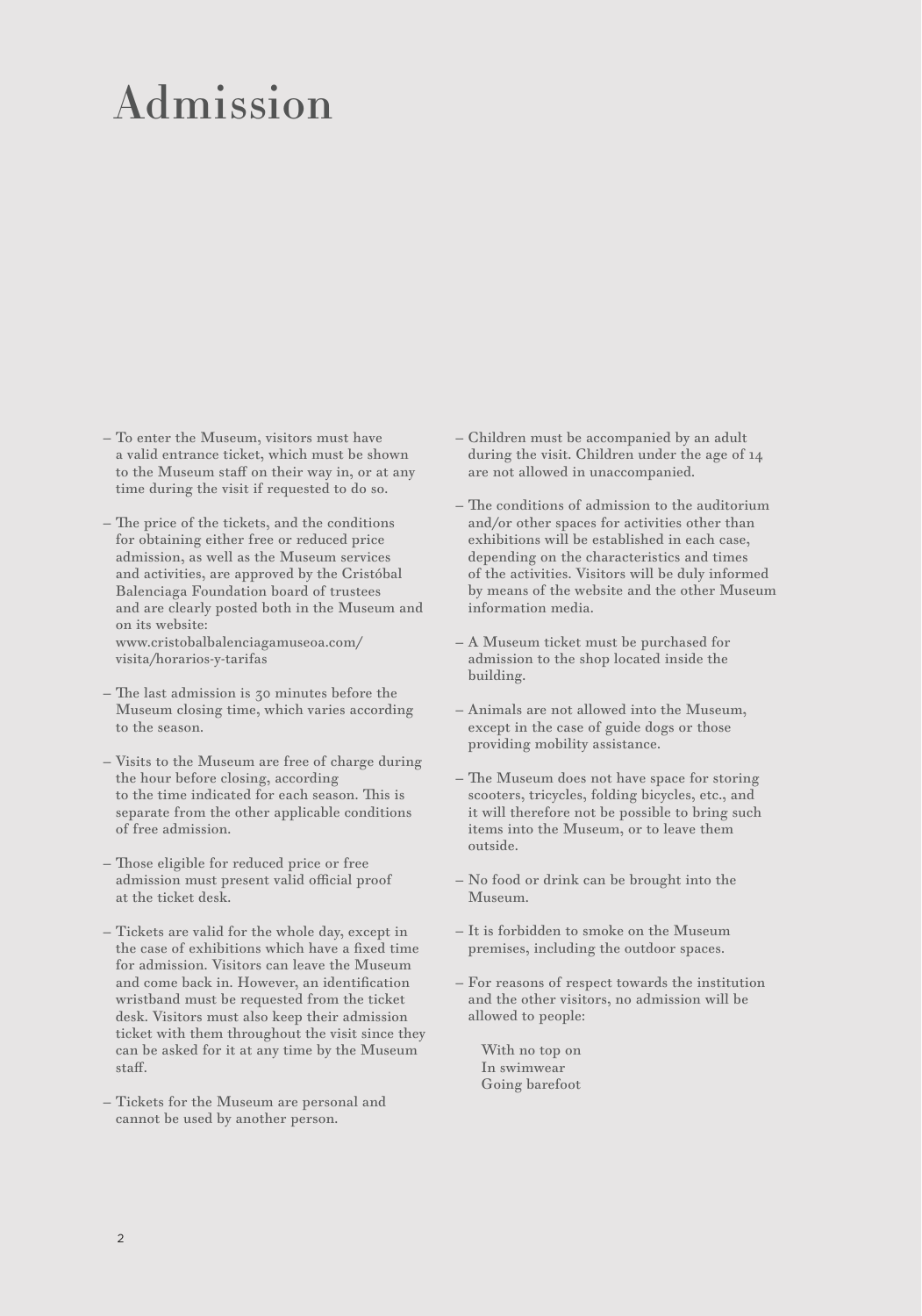# Times Safety

- The Museum opening times are approved by the Cristóbal Balenciaga Foundation Board of Trustees and are clearly posted both in the Museum and on its website: www.cristobalbalenciagamuseoa.com/visita/ horarios-y-tarifas/
- The Museum management has the right in exceptional circumstances to change the opening time when considered necessary. Such changes will be posted in the same ways.
- The occasional closure of a gallery for maintenance work or servicing needs will be posted in the Museum and on its website. No discounts or refunds on the cost of admission will be given for such closures.
- Tickets will be sold at the ticket desks from the moment the Museum opens until 30 minutes before closing time.
- The last possible admission to the Museum will be 30 minutes before closing.
- The Museum shop has its own independent opening times within the Museum opening times.
- Visitors must obey instructions given by the Museum staff at all times.
- It is strictly forbidden to enter the building with objects or substances which could represent a risk to people or to the articles on display. Visitors must obey the safety indications dictated by the Museum protocol at all times.
- No food or drink is allowed into the galleries.
- No rucksacks, bags or suitcases measuring more than 30 x 30 cm are allowed into the exhibition galleries. Umbrellas and walking sticks, sharp or pointed objects, etc. are also forbidden.
- People who are obviously under the effects of alcohol or show symptoms of having taken drugs will not be allowed into the Museum.
- Given the size of the Museum galleries, groups of more than 10 people are asked to warn the Museum of their arrival and to make a booking.
- In case of evacuation, visitors must leave the Museum in an orderly fashion, following the instructions of the Museum staff and the emergency signposting.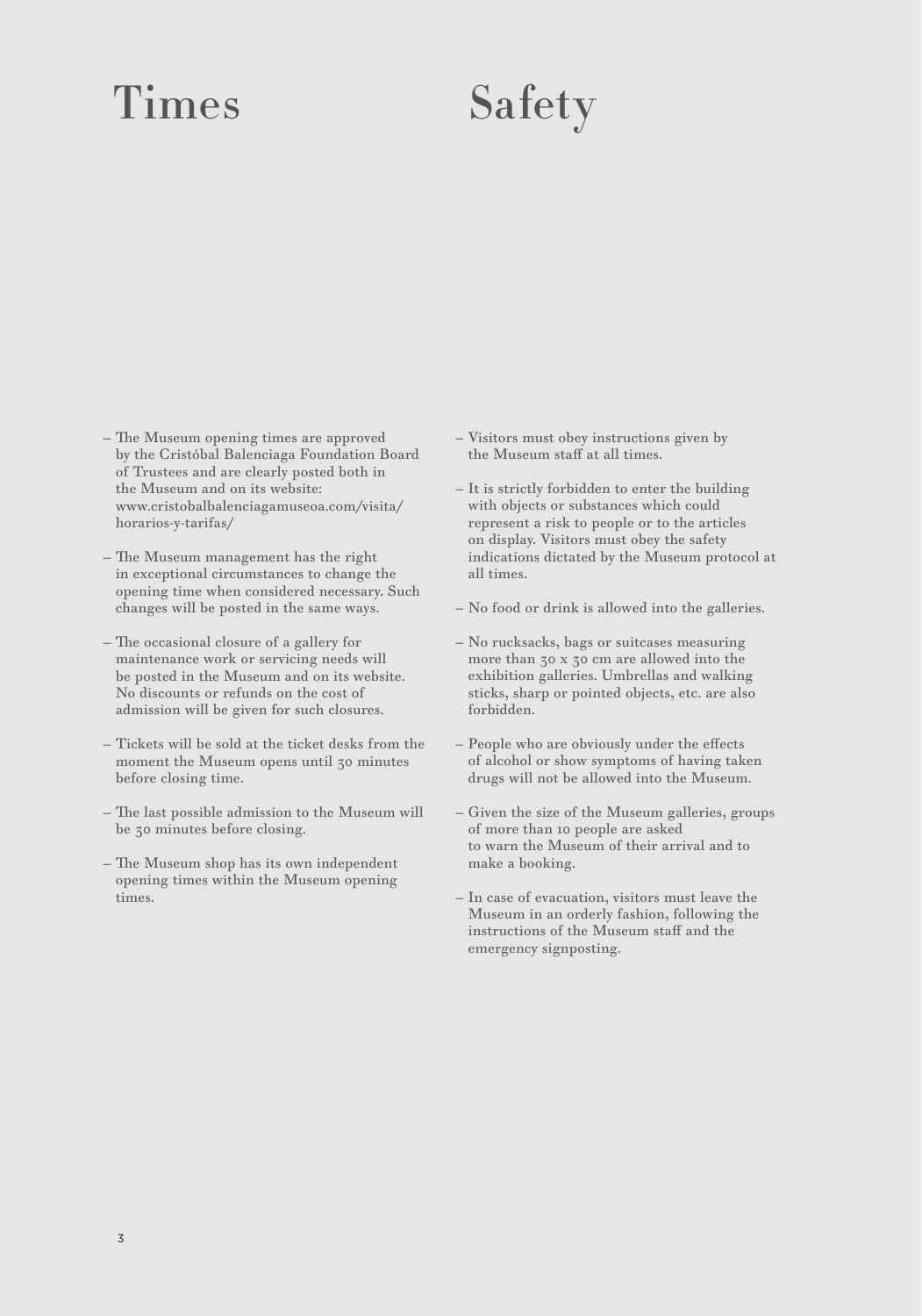## Visit

- Visitors must behave correctly during the visit and not disturb others. For the benefit of all visitors, please keep your voice down and switch your mobile phone to "silent mode".
- It is forbidden to touch the items on display, except in the case of activities indicating otherwise.
- Photographs can be taken without a flash, tripod, monopod or any other camera stabilising element.
- For conservation reasons, lighting in the galleries is dim, no more than 50 lux. Please take care not to go too near the protective glass showcasing.
- To conserve the works, the exhibition galleries are kept at a constant temperature of 21ºC, and in those without protective glass showcasing, at 19ºC. On warm days we recommend that you bring an item of warm clothing for your visit.
- No photographs must be taken of visitors' private celebrations (weddings, communions, etc.), without prior authorisation.
- No eating or drinking is allowed, except in the "coffee corner" zone.
- Children must not be allowed to run, walk through the galleries or be left without an adult to control them.

### Group visits

- Visits by cultural, educational or tourist groups will be supervised by a guide, teacher or single intermediary with the institution. Said person will be responsible for all members of the group they are accompanying.
- Bookings must be made for the date and time of the group visit by calling the Museum by phone prior to the visit.
- The group must respect the time established for its booking. Late arrivals could affect the start and development of the tour, if so decided by the Museum.
- Groups must have a maximum of 10 and 20 members, including the guide, teacher or intermediary, with the exception of certain activities in which other limitations are stipulated.
- The guided tour will have a duration of 1 hour.
- Groups must arrive in plenty of time (10 minutes early) for the visit in order to complete the preliminary formalities.
- Groups must circulate in the Museum galleries quietly and behave respectfully towards the other visitors, keeping their voices down.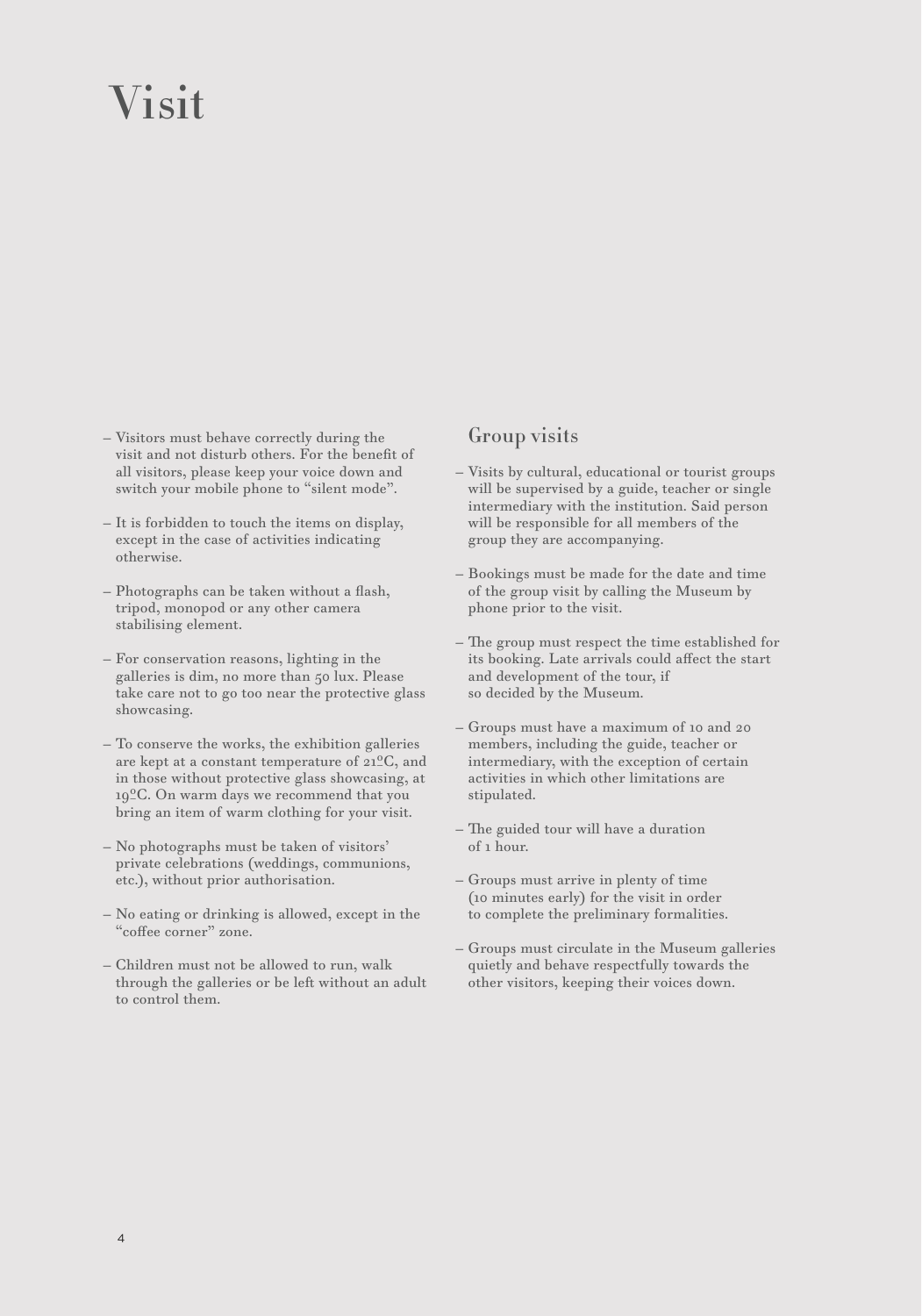### Services

— The Museum has a free locker service.

- The lockers are not suitable for large items.
- No food or drink can be left in the lockers.
- The Museum accepts no liability for the condition of the articles left in the lockers.
- All objects must be removed when the Museum closes. Any objects not removed will be considered as "lost property".
- In the event of losing the locker key, the visitor must prove that the personal objects left in the lockers are theirs by making a detailed description of the items in writing and signing it.
- Visitors taking advantage of the Museum's loan service (wheelchairs, educational material, audio guide devices, etc.) undertake to make good use of them and to return them at the end of the visit. They may also be asked to leave proof of identity to ensure return of the item in good condition at the end of their visit.
- The Museum runs guided tours with limited places on Sundays and bank holidays as well as every day in July and August, the times of which are at the discretion of the Museum. Anyone that has purchased a ticket and has signed up for a tour at the Museum itself may take part with the corresponding surcharge until the group is full.
- Cancellation and non-attendance:
	- You are not entitled to any refund for cancelling or not using a ticket purchased at the box office or online.
	- Cancellation or failing to attend a course or an activity with limited spaces or places assigned through a merit-based competition will not entitle you to any refund of the amount paid unless this takes place at least one month in advance, in which case you will receive a full refund.
	- You will be entitled to a 100% refund of the amount paid if you cancel any course or activity without limited spaces or booked exclusively 15 days in advance, 50% if you do so 7 days in advance, and 30% if you cancel 48 hours in advance. You cannot receive a refund for cancellations made after this time.